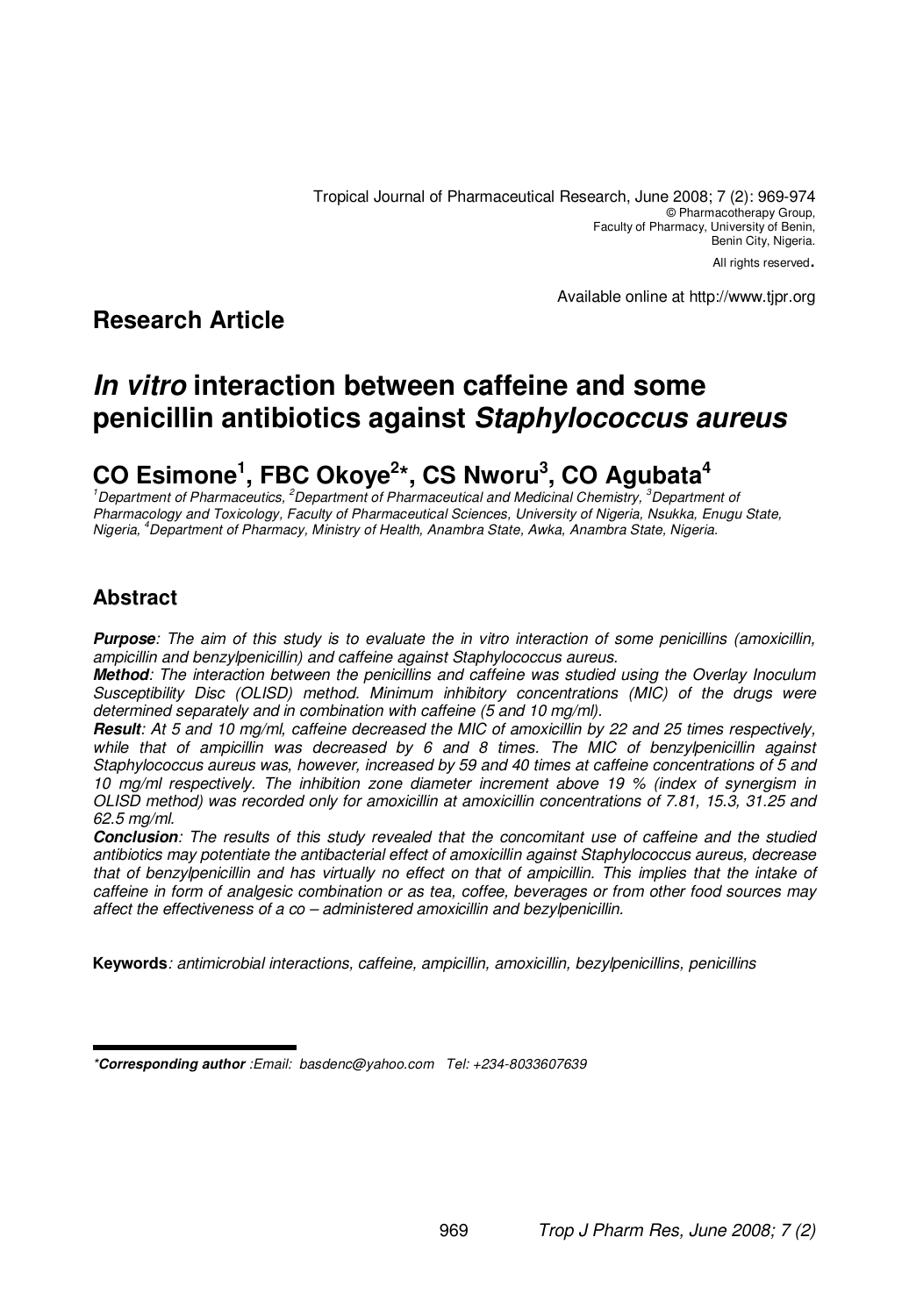### **INTRODUCTION**

Caffeine  $(1, 3, 7 -$  trimethylxanthine) is a member of methylxanthines, a class of compounds that is widely distributed in nature. Caffeine is regularly consumed from dietary sources including coffee, tea, cola beverages and chocolate<sup>1,2</sup>. Caffeine is the most widely used behavioral active substance in the world $3,4$  and as such has been a subject of intensive study. Various pharmacological effects have been observed for caffeine. These include: antagonistic effect on adenosine receptors<sup>3</sup>, inhibition of phosphodiesterase<sup>6,7</sup>, stimulation of muscle contraction<sup>8</sup> and alteration in glucose contraction<sup>8</sup> alteration in glucose metabolism<sup>9,10</sup>. Caffeine is included in a number of analgesic medications in common use.

A number of drug – drug and drug – food interactions involving caffeine are well known and has been documented. Some of these interactions are attributed to the ability of caffeine to form complexes with these drug molecules<sup>11</sup>. Others may be due to the influence caffeine on certain cellular influence caffeine on certain cellular  $\frac{12,13,14}{2}$ . There are reports that methylxanthines in general affect inhibitory effects of some antibacterial agents<sup>15</sup>. Caffeine was shown to increase the inhibitory effect of tetracycline and penicillin G against Staphylococcus aureus<sup>16</sup>. In another study, caffeine was found to decrease the antibacterial effect of tetracycline hydrochloride and chloramphenicol<sup>17</sup>. Interaction involving food sources of caffeine and some antibacterial agents are well documented<sup>18</sup>.

Ampicillin, amoxicillin and benzyl penicillin are commonly used β–lactam antibiotics with known activity against Staphylococcus aureus<sup>19</sup>. The clinical usefulness of these drugs is, however, limited by their susceptibility to β–lactamase hydrolysis. Several strains of Staphylococcus aureus are known to produce β–lactamase and this has resulted to the development of resistance to some commonly used penicillin antibiotics<sup>19</sup>.

The penicillins included in this study are sometimes consumed with food and drug sources of caffeine. It is a common practice, for instance, for a patient to take a capsule of ampicillin or amoxicillin with a cup of caffeine beverages. More so, caffeine/paracetamol analgesic is frequently taken concurrently with these drugs. In this study, therefore, we intend to investigate the possibility of drug  $-$  drug interaction between caffeine and the selected antibiotics. Caffeine has been shown to inhibit Staphylococcus β–lactamase<sup>20</sup>. It is expected that this inhibition will potentiate the antibacterial effect of the selected antibiotics against Staphylococcus aureus when used in combination with caffeine. Thus, possible synergistic effects of the selected antibiotics with caffeine against Staphylococcus aureus were evaluated.

#### **MATERIALS AND METHODS Materials**

Ampicillin sodium and amoxicillin sodium were purchased from Juhel Pharmaceuticals, Enugu, Nigeria, Benzyl penicillin sodium from Doyin Pharmaceutical, Lagos, Nigeria and caffeine from SKG Pharma Lagos, Nigeria. Other materials used were Bacto® Agar (Difco, Germany) and Nutrient broth (Biotec, Italy)

### **Test microorganisms**

Staphylococcus aureus was obtained from the Pharmaceutical Microbiology Unit of Department of Pharmaceutics, University of Nigeria, Nsukka, Enugu State, Nigeria. The organism was maintained by subculturing on nutrient agar slant stored at 4  $\mathrm{^{0}C}$  after previous 24 h incubation at 37  $\mathrm{^{0}C}$ . Before each experiment, the organism was activated by successive subculturing and incubation.

### **Standardization of test microorganisms**

A 10 ml volume of sterile water was added to the agar slant containing a 24 h old culture of the purified test microorganism and shaken carefully to harvest the organism. Subsequently, dilutions were carried out to get microbial population of  $10^5$  cfu/ml by comparing with Mcfarland 0.5 standard.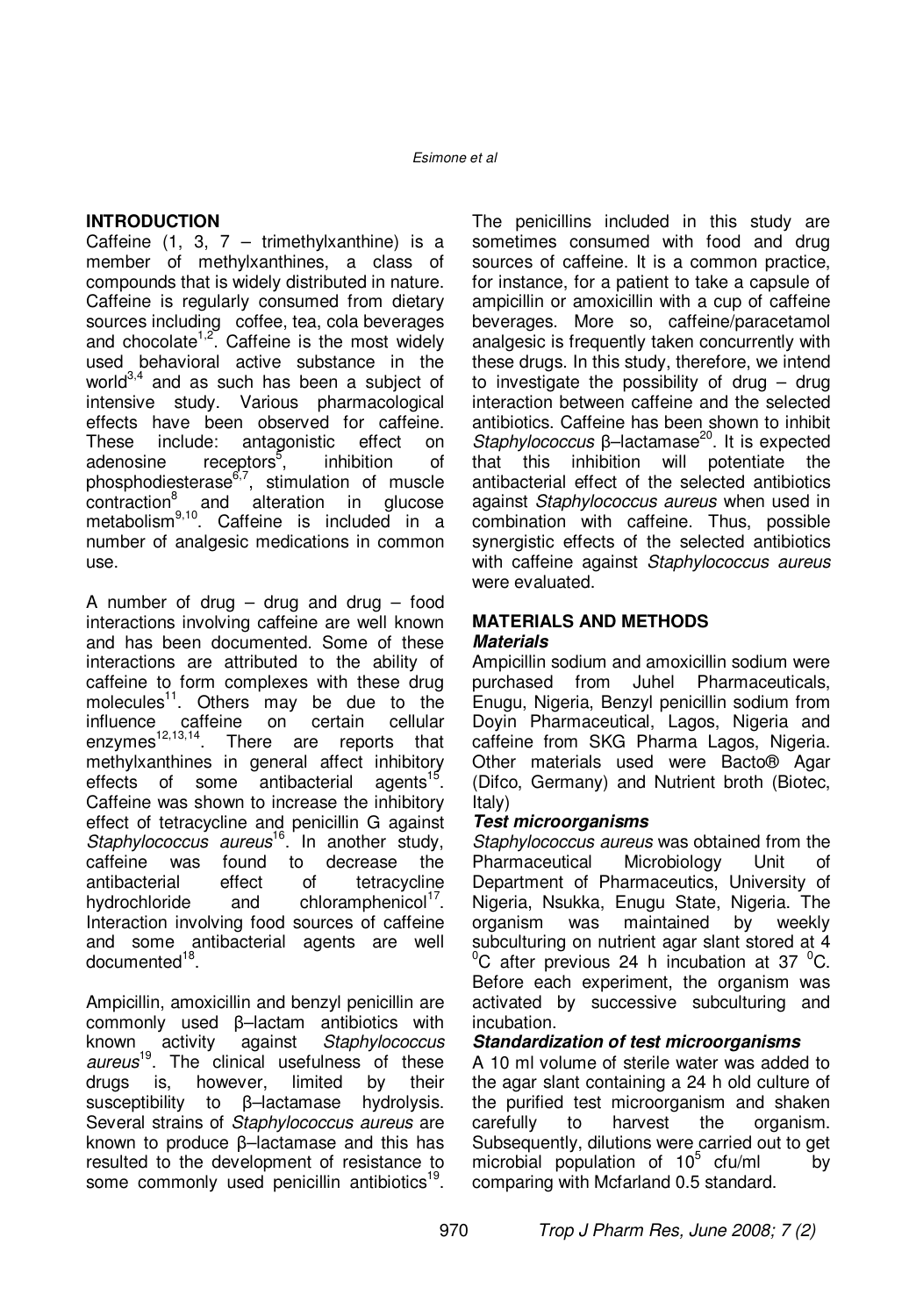### **Preparation of drug stock solutions and discs**

Stock solutions containing 1000 mg/ml of each of the drugs were prepared by weighing out accurately 10 g each of amoxicillin, ampicillin and benzylpenicillin and dissolving in 10 ml sterile water. Two fold serial dilutions were carried out to obtain 500, 250, 125, 62.5, 31.25, 15, 15.23 and 7.81 mg/ml of the drug solutions. These solutions were used to prepare the antibiotic discs using Whatmann No 1 filter paper in accordance with the NCCL standards<sup>2</sup> .

### **Determination of MIC of the antibiotics**

The sensitivities of the test microorganism to ampicillin, amoxicillin and benzyl penicillin were evaluated by determining their MIC as previously reported<sup>22,23</sup> .

#### **Interaction of caffeine and the antibiotics**

Molten agar (9 ml) was inoculated with 0.1 ml of standard Staphylococcus aureus suspension. The mixture was poured into sterile Petri dishes, shaken slowly for uniform distribution and allowed to solidify. The plates were each divided into four sections using permanent marker. The antibiotic discs of various concentrations prepared as described above were placed on the solidified surface of the S. aureus-seeded agar and the plates incubated at 37 $\mathrm{^0C}$  for 24 h. The Petri dishes so treated were regarded as control plates. For interactions, the test antibiotic discs were prepared as already described using serially diluted drug solutions containing 5 mg/ml and 10 mg/ml of caffeine. The susceptibility of the test microorganism to the antibiotic discs was assessed by measuring the inhibition zone diameter (IZD). The mean % increases in IZD of the test over the control groups were obtained and the interaction results determined as previously described $^{24}$ .

### **Statistical Analysis**

Each experiment was done in triplicates and the results reported as mean ± SEM.

### **RESULTS**

The results of the combined activity of the antibiotics with caffeine are shown in Tables 1

– 4. At concentrations of 5 and 10 mg/ml, caffeine decreased the MIC of amoxicillin against Staphylococcus aureus by 22 and 25 times respectively while that of ampicillin was decreased by 6 and 8 times respectively. The MIC of benzylpenicillin against Staphylococcus aureus was, however, increased by 59 and 40 times at caffeine concentrations of 5 and 10 mg/ml respectively. Caffeine did not show any inhibition of the growth of S. aureus at concentrations up to 10 mg/ml (Table 1).

The combination of amoxicillin and caffeine (5 and 10 mg/ml) resulted in an increase in IZD at all the tested concentrations (Table 2). The combination of ampicillin and caffeine (5 and 10 mg/ml) resulted only in a slight increase in IZD at 7.81 and 15.63 mg/ml and a slight decrease at 250, 500 and 1000 mg/ml (Table 3) while that of benzylpenicillin resulted in total decrease in IZD at all the tested concentrations (Table 4).

### **DISCUSSION**

Ampicillin, amoxicillin and benzylpenicillin have been shown, in several reports, to be active against some strains of Staphylococcus aureus<sup>19,22</sup>. The sensitivity of the strain used in the study was, however, ascertained by determining the MIC of the selected antibiotics (Table 1). These antibiotics are frequently consumed with food and drug sources of caffeine and this could lead to possible drug – drug or drug – food interactions. The results of the combined antimicrobial activities indicate that caffeine exhibited varied antimicrobial interaction with the tested antibiotics. In the study of antimicrobial interaction using Overlay Inoculum Susceptibility Disc (OLISD) a 19 % increase in IZD is usually taken as index of synergism $^{24}$ . Thus, the combined antimicrobial activity of amoxicillin and caffeine (5 and 10 mg/ml) produced synergistic effect at amoxicillin concentrations of 7.81, 15.3, 31.25 and 62.5 mg/ml. That of ampicillin produced indifferent effect while complete antagonism was observed with benzylpenicillin.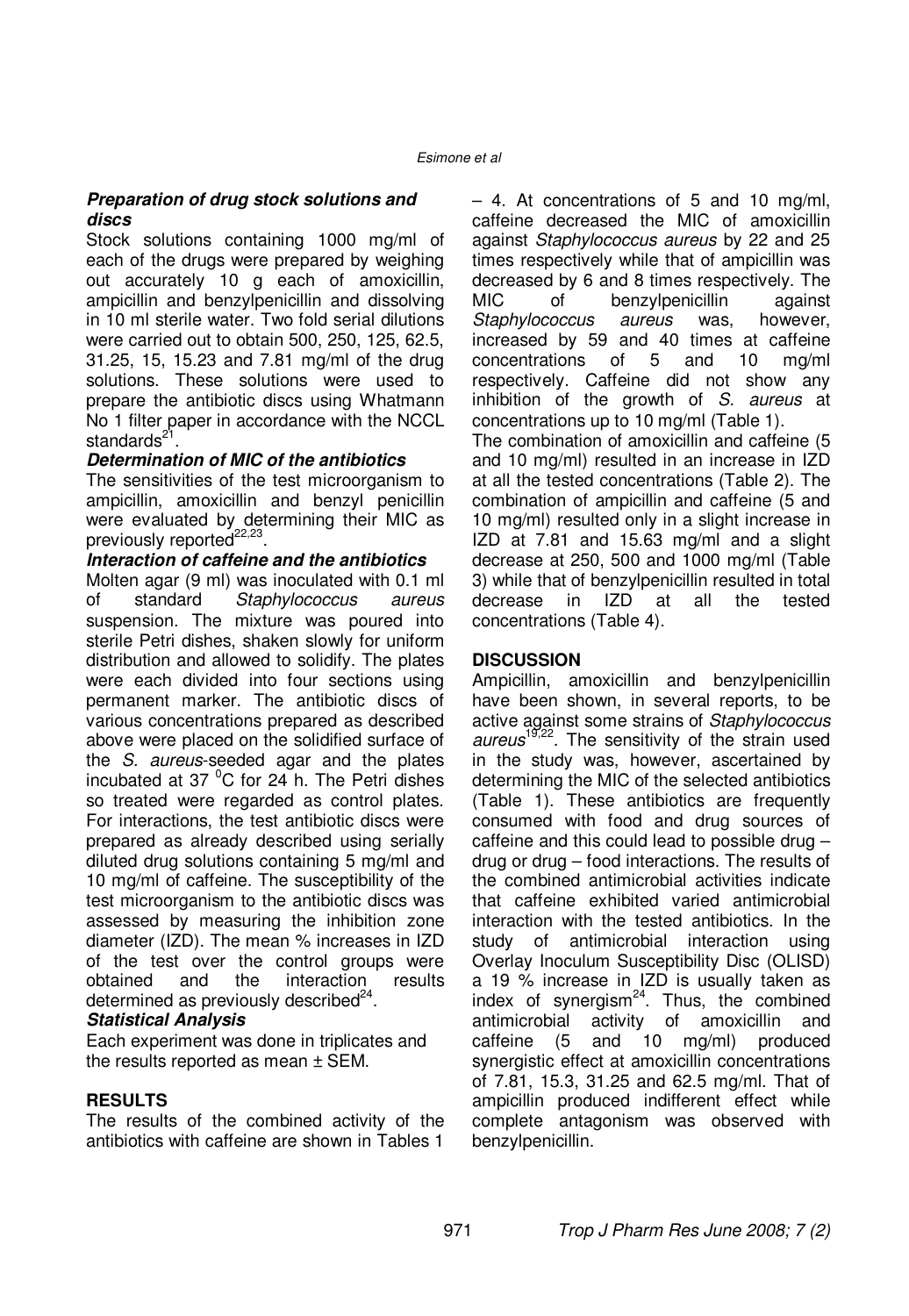#### Esimone et al

|  | Table 1: MIC (mg/ml ± SEM) of the antibiotics against Staphylococcus aureus |  |
|--|-----------------------------------------------------------------------------|--|
|--|-----------------------------------------------------------------------------|--|

|                          |                    | Antibiotic alone Antibiotic $+5$ mg/ml<br>caffeine | Antibiotic + 10 mg/ml<br>caffeine        |
|--------------------------|--------------------|----------------------------------------------------|------------------------------------------|
| Amoxicillin              | 2.0178             | 0.0910                                             | 0.0792                                   |
| Ampicillin               | 0.0355             | 0.0060                                             | 0.0019                                   |
| Benzyl penicillin 1.9002 |                    | 112.61                                             | 75.514                                   |
| $\cdots$ $\cdots$        | .<br>$\sim$ $\sim$ | $\cdot\cdot\cdot$<br>$\cdots$                      | $\cdot$ $\cdot$ $\cdot$<br>$\sim$ $\sim$ |

NB: Caffeine showed no inhibition of the growth of S. aureus at concentrations up to 10 mg/ml.

**Table 2:** Combined activity (IZD [mm] ± SEM) of amoxicillin and caffeine against Staphylococcus aureus

| Concentration (mg/ml) | Amoxicillin alone                                           | Amoxicillin $+ 5$ mg/ml<br>caffeine | Amoxicillin $+10$ mg/ml |
|-----------------------|-------------------------------------------------------------|-------------------------------------|-------------------------|
|                       |                                                             |                                     |                         |
| 7.81                  | $13.5 \pm 0.5$                                              | $18.8 \pm 0.5$ (39.3)               | $19 \pm 0.5$ (40.7)     |
| 15.63                 | $14.7 \pm 0.6$                                              | $19.7 \pm 0.3$ (34.0)               | $20 \pm 0.0$ (36.1)     |
| 31.25                 | $16.3 \pm 0.6$                                              | $21.0 \pm 0.0$ (28.8)               | $21.0 \pm 0.0$ (28.8)   |
| 62.5                  | $18.2 \pm 0.3$                                              | $22.07 \pm 0.7$ (21.3)              | $22.2 \pm 0.3$ (22.0)   |
| 125.0                 | $20.5 \pm 0.0$                                              | $23.0 \pm 0.0$ (12.2)               | $23.5 \pm 0.5$ (14.6)   |
| 250                   | $22.0 \pm 0.0$                                              | $24.0 \pm 0.5$ (9.1)                | $24.5 \pm 0.5$ (11.4)   |
| 500                   | $24.0 \pm 0.6$                                              | $24.7 \pm 0.7$ (2.9)                | $25.0 \pm 0.0$ (4.2)    |
| 1000                  | $26.5 \pm 0.5$                                              | $27.4 \pm 0.5$ (3.4)                | $27.4 \pm 0.5$ (3.4)    |
|                       | Making to properthesels proposed property large service 17D |                                     |                         |

Values in parenthesis represent percent increase in IZD.

#### **Table 3**: Combined activity (IZD [mm] ± SEM) of ampicillin and caffeine against Staphylococccus aureus

| Concentration | Ampicillin alone | Ampicillin $+$<br>5   | Ampicillin $+$<br>10  |
|---------------|------------------|-----------------------|-----------------------|
| (mg/ml)       |                  | mg/ml caffeine        | mg/ml caffeine        |
| 7.81          | $21.8 \pm 0.3$   | $22.3 \pm .6(2.3)$    | $22.7 \pm 0.6(4.1)$   |
| 15.63         | $22.5 \pm 0.5$   | $23.3 \pm 0.6$ (3.6)  | $23.5 \pm 0.5$ (4.4)  |
| 31.25         | $24.7 \pm 0.6$   | 24.7 $\pm$ 0.6 (0.0)  | $24.7 \pm 0.6(0.0)$   |
| 62.5          | $25.5 \pm 0.5$   | $25.3 \pm 0.6$ (-0.8) | $25.3 \pm 0.6$ (-0.8) |
| 125.0         | $26.5 \pm 0.5$   | $26.2 \pm 0.3$ (-1.1) | $26.2 \pm 0.3$ (-1.1) |
| 250           | $27.8 \pm 0.3$   | $27.2 \pm 0.3$ (-2.2) | $26.7 \pm 0.3$ (-3.4) |
| 500           | $29.0 \pm 0.7$   | $28.0 \pm 0.0$ (-3.4) | $27.7 \pm 0.3$ (-4.5) |
| 1000          | $29.7 \pm 0.6$   | $29.0 \pm 0.5$ (-2.3) | $28.7 \pm 0.3$ (-3.4) |

Values in parenthesis represent percent increase in IZD. Negative sign (-) indicates percentage decrease.

Caffeine is known to mediate its effects through the inhibition of some cellular enzymes. It has been shown to inhibit the enzymes required for DNA synthesis, for example, it inhibits the incorporation of adenine and thymidine during the synthesis of DNA25,12,13,14. The exact mechanism of the antimicrobial synergistic interaction observed between caffeine and amoxicillin is not yet clear. However, it is possible that the inhibition of bacterial cell wall by penicillins, which leads to lyses of the cells, might facilitate the influx of caffeine into the bacterial cells. Such higher concentration in the cells will enhance the damage on DNA caused by caffeine $12,26$ . The synergistic effect may also be as a result of the inhibition of Staphylococcus penicillinase enzyme<sup>20</sup>, which will potentiate the activity of the penicillinase sensitive antibiotics.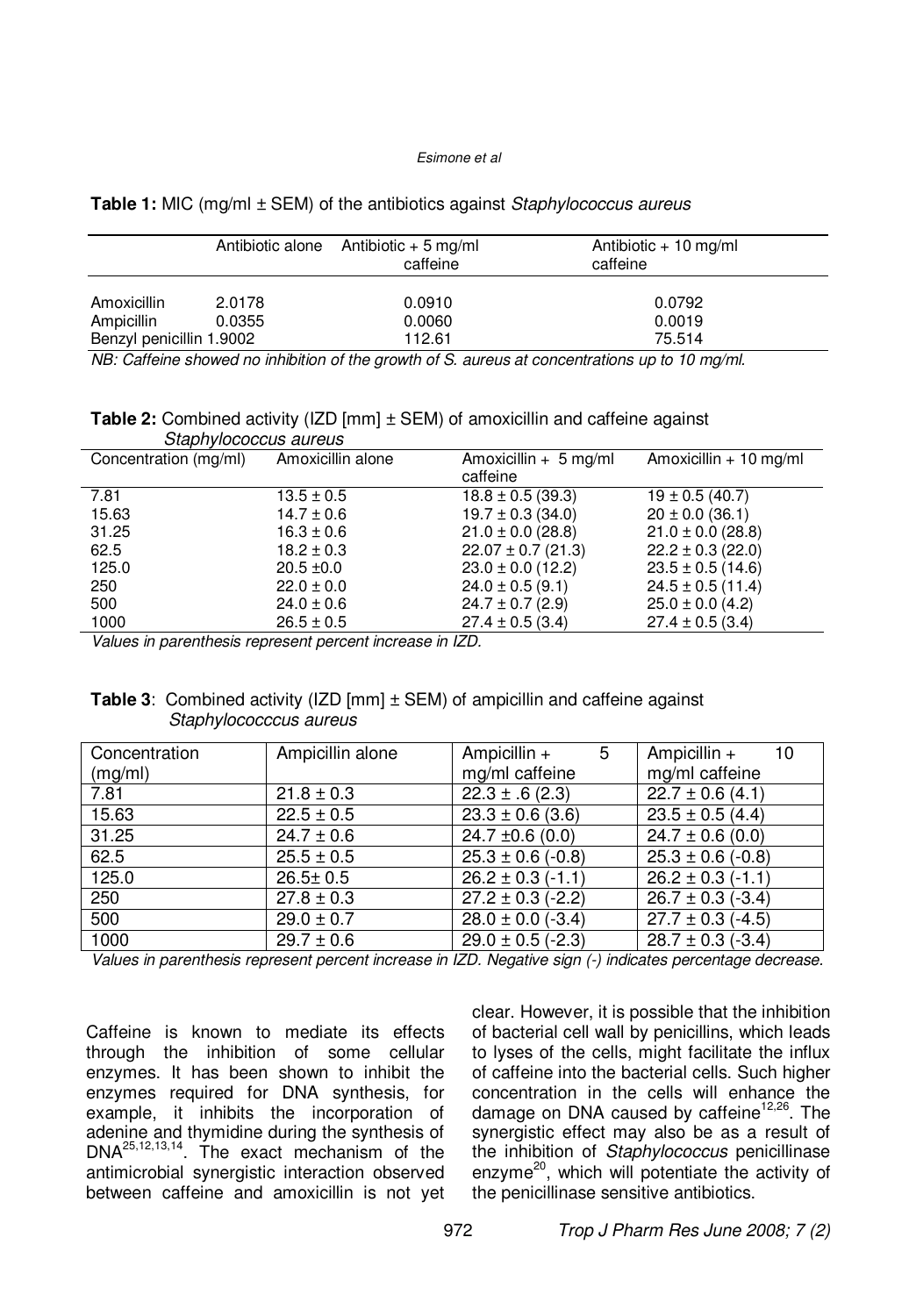#### Esimone et al

| Staphylococcus aureus. |                         |                                         |                                          |
|------------------------|-------------------------|-----------------------------------------|------------------------------------------|
| Concentration (mg/ml)  | Benzyl Penicillin alone | Benzyl Penicillin + 5<br>mg/ml caffeine | Benzyl Penicillin + 10<br>mg/ml caffeine |
| 7.81                   | $15.0 \pm 0.7$          | $0.0$ (-100)                            | $0.0$ (-100)                             |
| 15.63                  | $16.8 \pm 0.8$          | $0.0$ (-100)                            | $0.0$ (-100)                             |
| 31.25                  | $19.0 \pm 0.0$          | $0.0$ (-100)                            | $0.0$ (-100)                             |
| 62.50                  | $21.3 \pm 0.6$          | $0.0$ (-100)                            | $0.0$ (-100)                             |
| 125.00                 | $24.3 \pm 0.6$          | $0.0$ (-100)                            | $0.0$ (-100)                             |
| 250.00                 | $26.5 \pm 0.9$          | $11.3 \pm 0.6$ (-57.4)                  | $11.3 \pm 0.6$ (-57.4)                   |
| 500.00                 | $27.8 \pm 0.8$          | $14.3 \pm 0.6$ (-48.6)                  | $14.3 \pm 0.6$ (-48.6)                   |
| 1000.00                | $29.3 \pm 0.6$          | $18.3 \pm 0.6$ (-37.5)                  | $16.7 \pm 0.6$ (-43.0)                   |

**Table 4:** Combined activity (IZD [mm]  $\pm$  SEM) of benzylpenicillin and caffeine against Staphylococcus aureus.

Values in parenthesis represent percent increase in IZD. Negative sign (-) indicates percentage decrease

The observed correlation between the polarity of the selected antibiotics and the effects of caffeine on their antibacterial activities is of interest. Amoxicillin is the most polar of the three antibiotics followed by ampicillin and then bezylpenicillin. It appears that caffeine enhances the antibacterial activities of the more polar antibiotics while decreasing that of the less polar. It is not clear whether this is a mere coincidence. However, a plausible explanation may be the influence of the physicochemical interaction between caffeine and the drugs in vitro. Complexation with caffeine via hydrophobic van der Waals interaction<sup>1,27,28,29</sup> may have reduced the in vitro antibacterial activity of the least polar antibiotic. Whether this has an in vivo correlation or not will be a subject for further investigation.

### **CONCLUSION**

Our results show that concomitant intake of the antibiotics and caffeine will lead to the potentiation of the antibacterial effect of amoxicillin, reduction in antibacterial effect of benzylpenicillin and virtually no effect on that of ampicillin. The former is a clear beneficial interaction and may imply using a lower dose of amoxicillin to achieve the same therapeutic effect when given in combination with caffeine. It also implies that intake of caffeine in form of analgesic combination or as tea, coffee, beverages or from other food sources may affect the effectiveness of a co– administered amoxicillin and bezylpenicillin.

## **REFERENCES**

- **1.** Larsen RW, Jasuja R, Hetzler RK, Muraoka PT, Andrada VG, Jameson M. Spectroscopic and molecular modeling studies of caffeine complexes with DNA intercalators. Biophys J 1996; 70: 443 – 452.
- **2.** Dews P, Grice HC, Neims A, Wilson J, Watman, R. Report of the Fourth International Caffeine Workshop, Athens. Fd. Chem. Toxicol 1984; 22: 163 – 169..
- **3.** Fredholm BB, Battig K, Holmen J, Nehlig A, Zvartan EE. Action of caffeine in the brain with special reference to factors that contribute to its widespread use. Pharmacol Rev 1999; 51: 83 – 133
- **4.** Hashimoto T, He Z, Ma W, Schmid PC, Bode AM, Yang CS, Dong Z. Caffeine inhibits cell proliferation by G0/G1 phase arrest in JB6 cells. Cancer Res 2004; 64: 3344 – 33 49
- **5.** DeGubareff T, Sleator N. Effects of caffeine on mammalian arterial muscles and interaction with adenosine and calcium. J Pharmacol Exp Ther 1965; 148: 202 – 214.
- **6.** Rall TW, Sutherland EW. Formation of a cyclic adenine nucleotide by tissue particles. J Biol. Chem 1958; 232: 1065 – 1076.
- **7.** Sutherland EW, Rall TW. Fractionation and characterization of a cyclic adenine ribonucleoside formed by tissue particles. J Biol. Chem 1958; 232: 1077 – 1091.

973 Trop J Pharm Res June 2008; 7 (2)